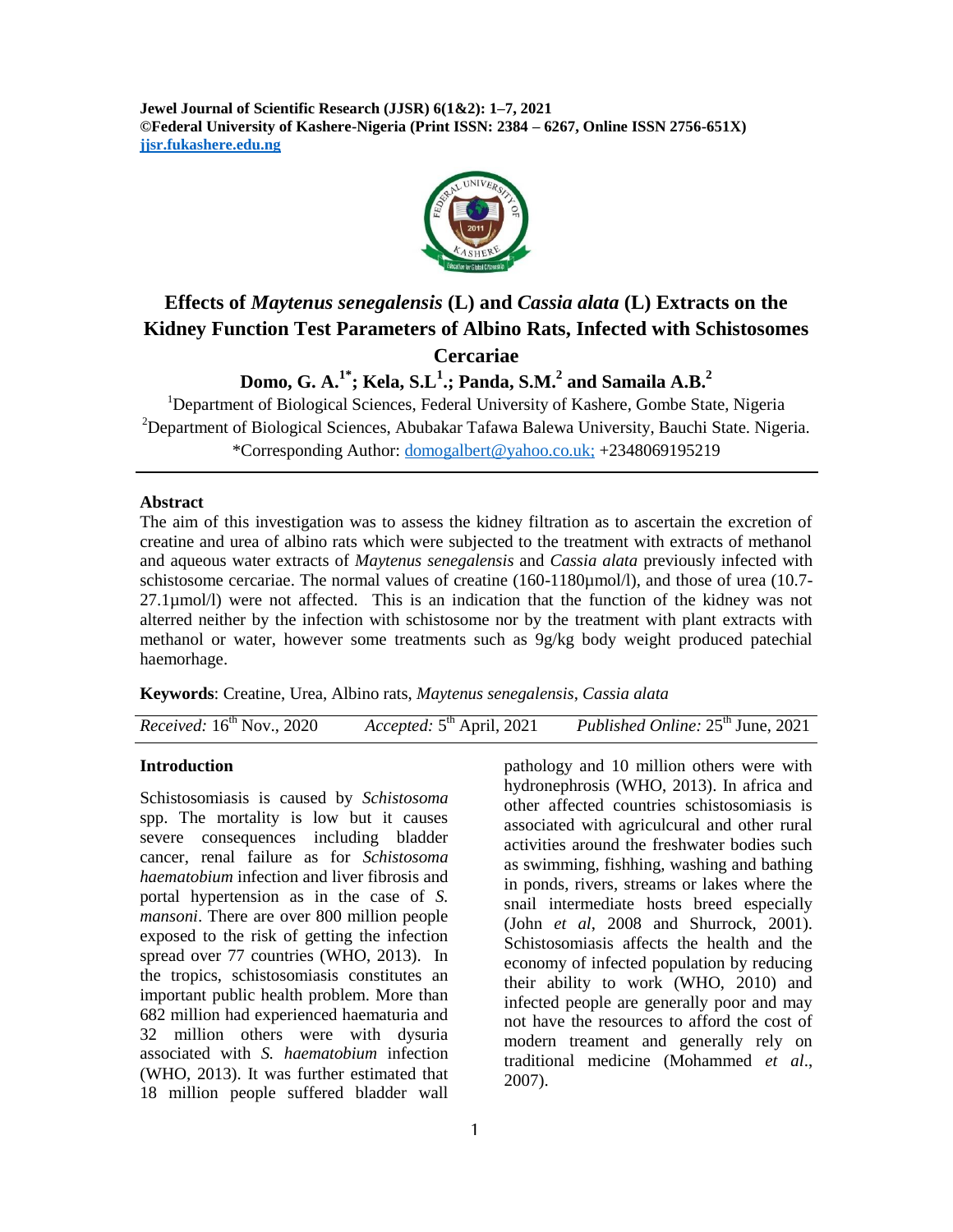Praziquantel (PZQ) is currently the drug of choice in the treatment of both intestinal and urinary schistosomiasis (Gonnert and Andrews, 1977) and several clinical important helminthic diseases in human (Archer, 1985). The potential for the development of resistance of schistosomes to PZQ was highlighted in 1995 by its apparently low efficacy when used to treat a newly established focus of *Schistosoma mansoni* in Senegal (Stelma *et al*.1995). The use of these plants by humans in curing severals ailments poses undoubtedly some problems since doses of such of preparations could not be determined. It is also necessary to investigate their therapeuthic effects as well as the level of their toxicity to humans. It is for this purpose that *Maytenus senegalensis* and *Cassia alata* had been selected, known as thorny staff and ringworm or yellow bush respectively.

This work is aimed at screening two medicinal plants as anti-schistosomal agents namely *Cassia alata* and *Maytenus senegalensis* and studying their effects on the body biochemicals. The specific objectives are to screen and evaluate the potential effects of these plants used by traditional herbalists in the body's kidney using laboratory rats as indicators. Also to compare the properties of the various extracts of the plants using methanol and water as the extracting solvents.

## **Materials and Methods**

## **Collection of Plant materials, Snails and Schistosome eggs**

The two plants *Maytenus senegalensis* and *Cassia alata*, were collected from Bauch and Mubi regions of Nigeria, and were identified based on the characteristics of the leaves, flowers, fruits, stem- bark, Stanfield and Hopkins (1966), Hutchinson and Dalziel (1968). The useful parts of each of the plants (leaves, seed and roots) were washed and dried under shade in the greenhouse. Each part was then separately pounded using a wooden mortar and pestle and then sieved through ordinary flour sieve of mesh size of 0.30 mm and the powder from each was

separately stored in labelled air tight polyethene bags until required for use.

*Bulinus* snails were collected and kept into clean medium size aquarium, measuring 30 x 45 x 30 cm filled to 2/3 capacity with deionized water. The de-ionized water was changed forthnightly to reduce pollution. All the snails were fed with dry lettuce kept either in the oven or at ambient temperature as described by Madsen (1985).

Urine samples were collected from out patients clinics and examined for eggs of schistosomes. Stool samples were immediately processed by the keto-kartz method and before being filtered using Whatman No.2 filter paper

## **Collection Rearing and Infection of Rats with Schistosome Cercariae.**

Albino Winstar rats used in the experiments were purchased from (National Institute for Trypanosomiasis Research (NITR), Vom, Plateau State, and reared in well ventilated rat cages in the Animal House of the Biological Sciences Research Complex of, Adamawa State University, Mubi.

Infected snails were periodically exposed to strong electric light as from day 25 post infection to monitor the shedding of cercariae. The cercariae snails shedding were exposed to strong electric power light to induce the shedding of cercariae. Thereafter about 100 cercaraiae were transferred into a container each having a rat. The cercariae in the container were allowed to penetrate each of the rats, a method known as paddling After six (6) to seven (7) weeks post of infection, these were divided into groups of 5 rats each. Two replicates each of the infected rats served as experimental and control respectively.

## **Formulation, Administration of Praziquantel and of Plant Materials**

The standard anti-schistosomal drug Praziquantel tablets formulated 60mg, Batch No. 121257, Nafdac Reg. No. A4-4246 manufactured by Yanzhou Xier Kangtai Pharmaceutical Co., Ltd. China and marked by Chez Resources Pharm were purchased and used. The drug was administered orally as single dose of 600mg/kg of body weight as recommended by WHO (2003). The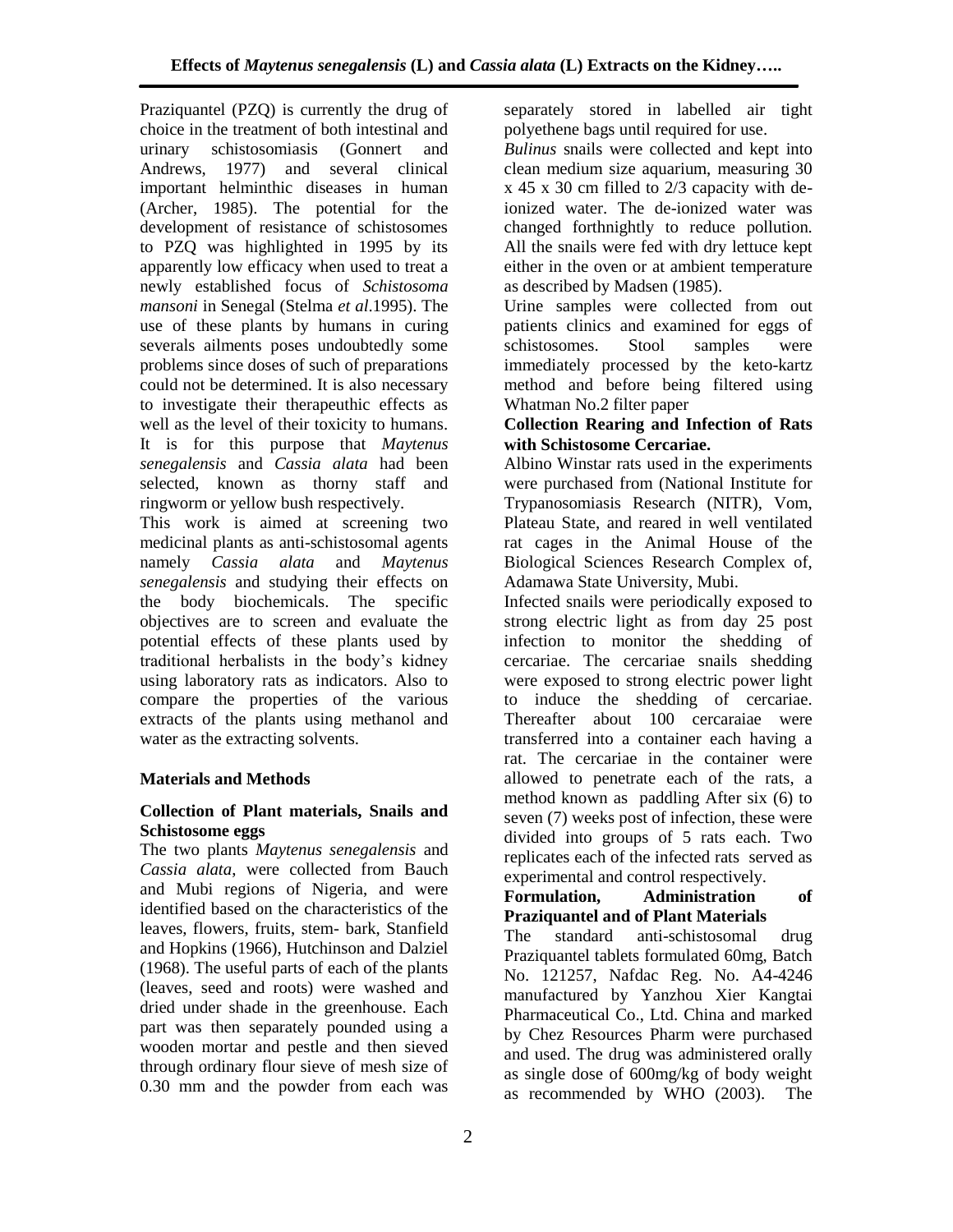quantity of Praziquantel given to each rat was obtained by using the following formulation:

Weight of PZQ(mg) =  
\n
$$
\frac{600mg xWeight of Animal (mg)}{1000mg}
$$
 (1)

After the treatment, a period of 10-14 days was accorded, after which animals were sacrificed for examination of the therapeutic effect of the drug.

Similarly, plant materials were weighted following the same procedure as above. Thereafter a single oral dose of various concentrations were administered to each rat using stomach gavage using the same formula:

**Weight of Plant extract**  $(mg) =$  $(A)$ mg xWeight of Animal (mg) 1000mg  **(2)**

**(A)** represents the dose: 3, 6 or 9g/kg body weight

### **Statistical Analysis**

Statistical analyzes were performed using the Fisher's test for contingency analysis and the student independent t-test. These analyses were performed using the Statistical Package for Social Sciences software (SPSS 17.0, Chicago, IL, USA). Continuous variables were expressed as means  $\pm$  standard deviation (SD) of the median and range. P-values of less than 0.05 were considered statistically significant.

### **Results and Discussion**

The kidney function tests were performed based on instructions of the manufacturers as contained in the leaflet and the results are shown in the table 1 below.

#### *The Creatine Values*

Results for creatine values of rats in treated and control groups are shown in Tale 1. For the roots of *Maytenus senegalensis*, the highest average creatine count is 149  $\mu$ m/l recorded in the group dosed 3g/kg body weight of methanol extracts of the plant., while the lowest average count 130  $\mu$ m/l was found in the 6g/kg body weight rats. For the water extracts, the highest average value

was 131  $\mu$ m/l recorded in those dosed with 6g/kg body weight. The lowest value of 121 µm/l was the group given 9g/kg body weight.

For rats in the methanolic extracts of the leaves of *M. senegalensis*, the average highest creatine count was 140  $\mu$ m/l recorded in those given 9g/kg body weight of extracts, with the lowest value of 127 µm/l obtained in 3g/kg body weight treated groups. The corresponding water extracts of the plant had a higher average value of 169 µm/l for rats dosed in the 3g/kg body weight. The lowest value of 122  $\mu$ m/l was in the 9g/kg body weight treated group.

The methanolic extracts of the stem-bark of *M. senegalensis* recorded the highest average count of 206 µm/l for the groups dosed with 6g/kg body weight, while the lowest value of 161  $\mu$ m/l was in those given 3g/kg body weight of extracts. The water extracts of the plant had the highest creatine average value of 176  $\mu$ m/l in the 6g/kg body weight of treated rats. The average lowest value was 137  $\mu$ m/l in rats given 3g/kg and 9g/kg body weight of extracts.

For methanolic leaf extracts of *Cassia alata*, the average highest creatine count was 197 µm/l, recorded in the 9g/kg body weight group. This decreased to its lowest value 179 µm/l in rats given treatments of 6g/kg body weight of extracts. Results for the water extracts revealed, the highest average count of 193 µm/l recorded in the 9g/kg body weight group which decreased to its lowest count of 172 µm/l in those treated with 3g/kg body weight.

Values for those in the methanolic extracts of the seeds of *Cassia alata*, revealed in the same Table 1, the highest average count value of 219  $\mu$ m/l for groups of rats dosed with 3g/kg body weight, while the lowest value of 136 µm/l was found in the 6g/kg body weight group. The highest average count for water extracts was 163 µm/l in the 3g/kg body weight treated group, while the lowest count of 138 µm/l recorded in the 6g/kg body weight treated group.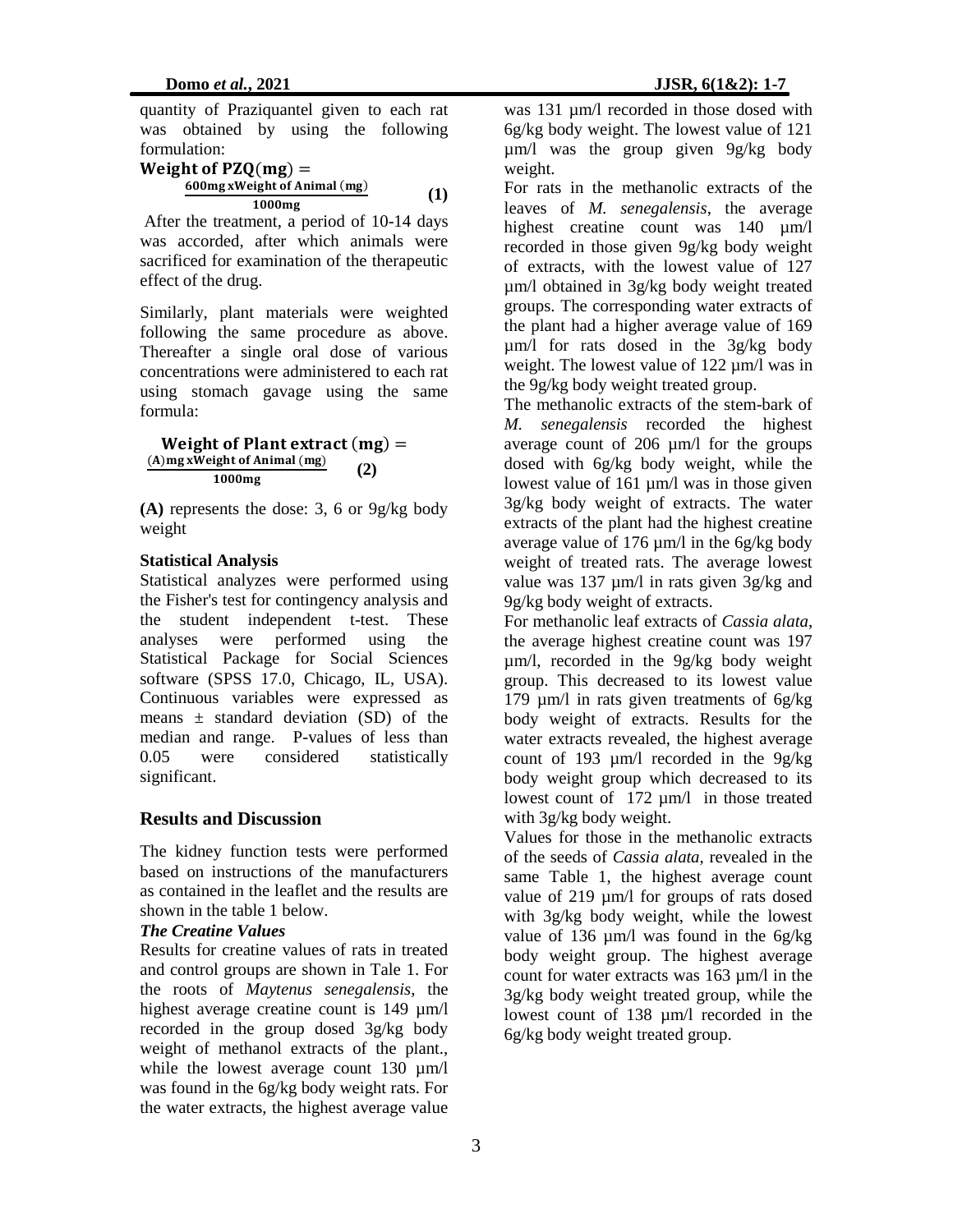|                       | Parts            | Doses | <b>Methanol</b><br><b>Parameters</b> |             | <b>Water</b><br><b>Parameters</b> |             |
|-----------------------|------------------|-------|--------------------------------------|-------------|-----------------------------------|-------------|
|                       |                  |       |                                      |             |                                   |             |
| Plants                |                  |       | Creatinine (um/l)                    | Urea (µm/l) | Creatinine (um/l)                 | Urea (µm/l) |
|                       | Root             | 3g/kg | 149                                  | 8.8         | 125                               | 10.5        |
|                       |                  | 6g/kg | 146                                  | 7.2         | 131                               | 8.4         |
|                       |                  | 9g/kg | 130                                  | 7.8         | 121                               | 7.6         |
|                       | Leaves           | 3g/kg | 127                                  | 8.8         | 169                               | 9.6         |
|                       |                  | 6g/kg | 131                                  | 8.9         | 124                               | 7.8         |
| Maytenus senegalensis |                  | 9g/kg | 140                                  | 10.0        | 122                               | 7.4         |
|                       | Stem             | 3g/kg | 161                                  | 8.1         | 137                               | 8.0         |
|                       |                  | 6g/kg | 206                                  | 8.1         | 176                               | 8.6         |
|                       |                  | 9g/kg | 164                                  | 8.4         | 137                               | 8.0         |
|                       | Leaves           | 3g/kg | 183                                  | 8.1         | 172                               | 8.0         |
|                       |                  | 6g/kg | 179                                  | 9.5         | 175                               | 9.0         |
| Cassia alata          |                  | 9g/kg | 197                                  | 9.0         | 193                               | 10.4        |
|                       | Seed             | 3g/kg | 219                                  | 8.9         | 163                               | 8.4         |
|                       |                  | 6g/kg | 136                                  | 8.5         | 138                               | 8.1         |
|                       |                  | 9g/kg | 138                                  | 8.2         | 162                               | 7.8         |
|                       | PZQ              |       | 277                                  | 13.9        | 277                               | 13.9        |
| Control               | Not Infected     |       | 197                                  | 18.4        | 197                               | 18.4        |
|                       | Inf. Not Treated |       | 193                                  | 28.1        | 193                               | 28.1        |

Table 1: Result of kidney clearance test of rats treated with various doses of plant extracts and Praziquantel

Ō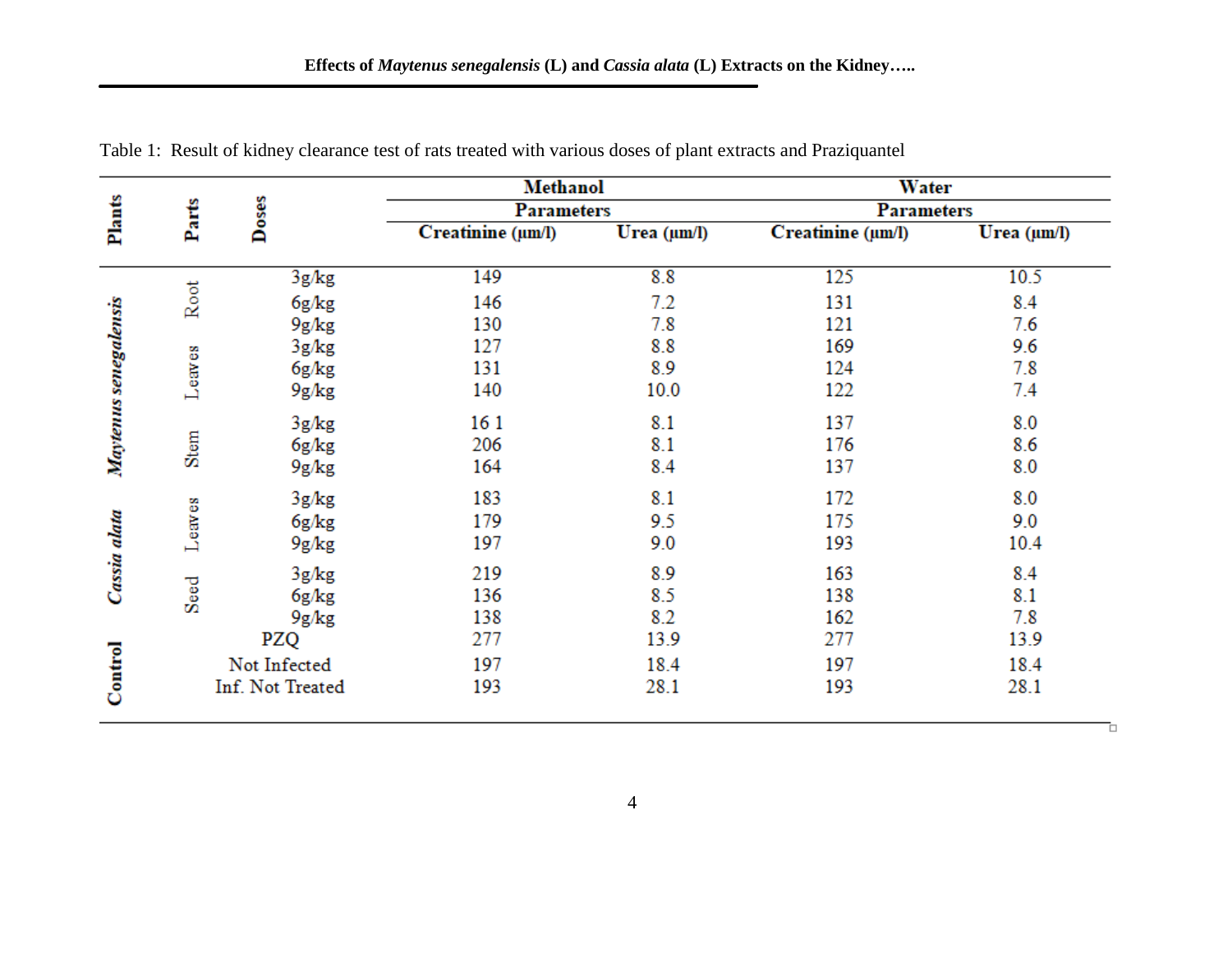The control groups treated with Praziquantel® had the highest average count of 277 µm/l, the infected non-treated rats recorded an average high count of 193 µm/l. The non-infected control group on the other hand recorded a count of 197 µm/l. ANOVA test revealed that these differences are not significant  $P \leq 0.05$ ).

In the control groups, the average count recorded in the Praziquantel<sup>®</sup> treated group was (277 µmol/l), while the infected not treated recorded an average as high as (193 µmol/l). The non-infected control group recorded a count of (197 µmol/l). There was no significant difference statistically ( $P \leq$ 0.05) between the various doses of the methanol and the water extracts of the roots, leaves, stem-bark of *M. senegalensis*, the leaves, seed of *C. alata* and the Praziquantel<sup>®</sup> treated as well as the infected non-treated group.

The normal values of creatine in albino rats range from 160-1180umol/l as per Giknis and Clifford (2008) works. Frances (2002) observed that decrease in creatine was linked to hepatic disease or renal failure. Frances (2002) observed also that the value of creatine could be affected by drugs such as steroids, the various extracts formulations given to the rats. However there was no significant variations in the values of the ceatine in all the rats in the experiment*.*

## *The Values of Urea*

Value level of urea generated by the rats in treated and control groups are presented in Table 1. For the roots of *Maytenus senegalensis*, the highest average urea count is in rats treated with 3g/kg body weight of methanolic extracts was 8.8 µm/l while the lowest average count of 7.2 µm/l urea was found in the 6g/kg body weight treated rats. For the water extracts, the highest urea average value was 10.5 µm/l obtained in rats treated with the 3g/kg body weight group. The lowest count of 7.6  $\mu$ m/l was recorded in the 9g/kg body weight group.

For the methanolic extracts of the leaves of *M. senegalensis*, the average highest urea count was 10.0  $\mu$ m/l recorded in the 9g/kg body weight. This dropped to its lowest count of 8.8 µm/l in those treated with 3g/kg

body weight of the extracts. Urea value for rats in water extracts had its highest urea average of 9.6 µm/l in rats dosed with 3g/kg body weight of extracts, while the lowest urea value was 7.4 µm/l obtained in the 9g/kg body weight treated rats.

For methanolic extracts from stem-bark of *M. senegalensis*, the average highest urea count of 8.4 µm/l was recorded in rats given 6g/kg body weight doses of extracts, while the lowest value of 8.1 µm/l was in the 3g/kg and 6g/kd body weight group. The urea values for rats in water extracts, was 8.6 µm/l in those dosed with 6g/kg body weight while the lowest value of  $8.0 \mu m/l$ was in the 3g/kg and 9g/kg body weight groups.

The urea values for the methanolic extracts of leaves of *Cassia alata*, in Table 1, revealed that the average highest count of 9.5 µm/l was recorded in rats treated with the 6g/kg body weight of extracts, while the lowest value of 8.1 um/l was in those treated with 3g/kg body weight. In water extracts of the same *C. alata*, the highest urea average count was 10.4 µm/l recorded in the 9g/kg body weight treated rats, while the lowest value of 8.0 µm/l was obtained in those given 3g/kg body weight of water extracts of the plant.

The methanolic extracts of seeds of the same plant used in treating these rats at 3g/kg body weight gave an average urea count of 8.9 µm/l. This decreased to its lowest level of 8.2 µm/l in rats treated with 9g/kg body weight for the extracts. For the water extracts, the highest average urea value was 8.4 µm/l in the 3g/kg body weight group, while the lowest value of 7.8  $\mu$ m/l was in the 9g/kg body weight category.

The control groups treated with Praziquantel® , recorded urea value of 13.9 um/l, while those infected non-treated rats recorded an average urea value of 28.1 µm/l, that was higher than the Praziquantel<sup>®</sup>.groups. Rats in the noninfected control group recorded an average count value of 18.4 µm/l. ANOVA test carried on the data showed that these variation are not significant ( $P \le 0.05$ ).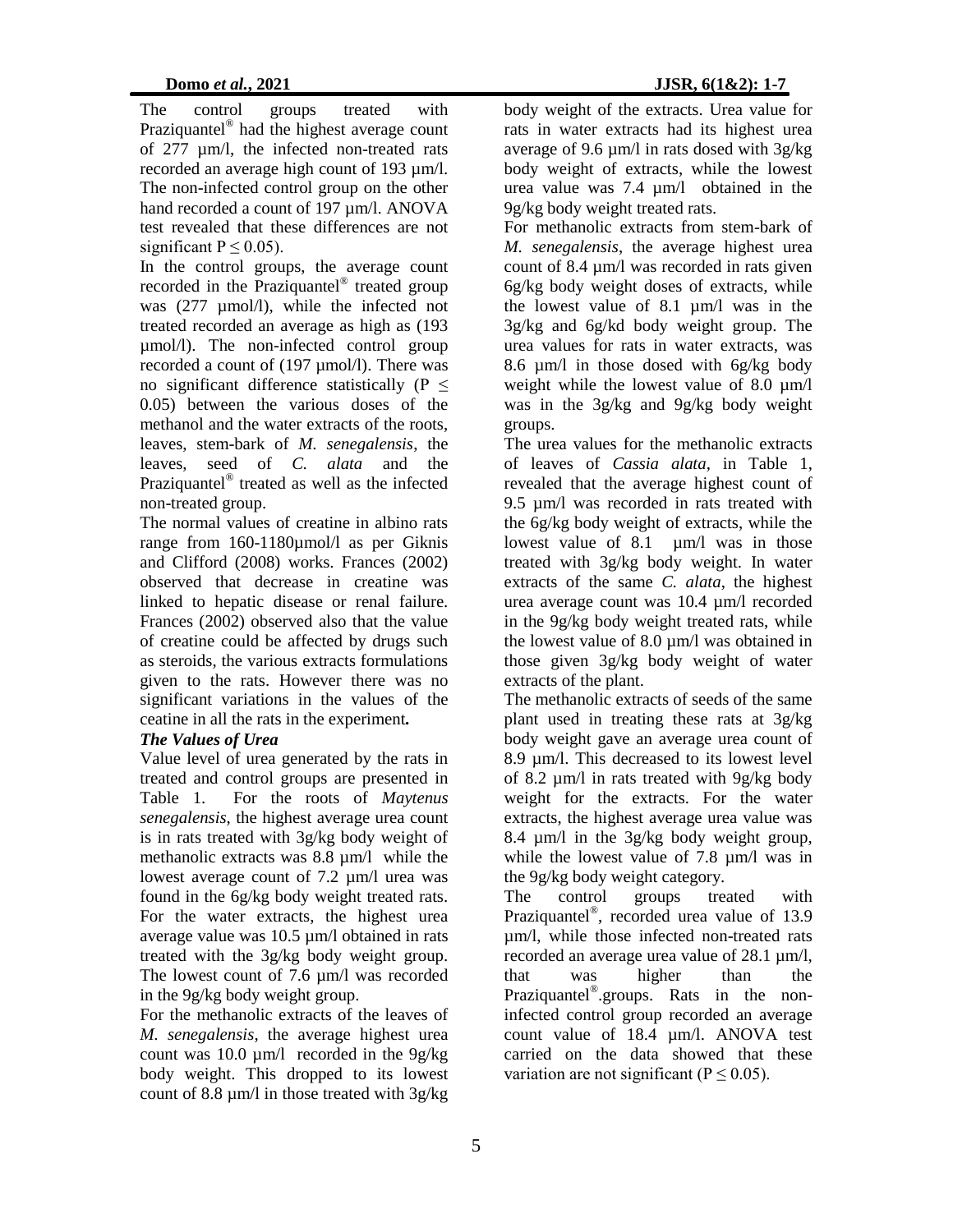The serum urea of albino rats was also assessed. According to the works of Giknis and Clifford (2008), the standard values of urea range 10.7-27.1µmol/l. All the values recorded in this research work fall within the normal values except the value of urea recorded from the control group of infected non-treated. Walaa *et al*., (2015), in a separate investigation also observed some deviating results with some urea contents.

#### **Conclusion**

The crude methanol and water extracts from the roots, leaves, stem-bark of *Maytenus senegalensis* as well as that of the leaves and seed of *Cassia alata* showed varying levels of antischistosomal activities on schistosome infected winstar albino rats. The results obtained from the kidney parameters the treated rats showed that the 6g/kg body weight had a good potential :

- a) The extracts from the roots of *M. senegalensis* at the dose of 9g/kg body weight and above should not be administered as antischistosomal agents due to its haemolytic effects and had side effects on the lungs by swallen it and showing signs of patechial haemorrhage.
- b) The extracts from the stem-bark of *Maytenus senegalensis* had side effects on the lungs by having it swollen up.
- c) The extracts from the leaves of *Cassia alata* can cause ulcers and tumors of the intestines of rats.
- d) The extracts from the seed of *Cassia alata* can cause hepatomegaly in rats. Therefore no plant part of *C. alata* should be used as antischistosomal drug dispite some good result because of its side effects.

### **References**

- Archer, S. (1985) The chemotherapy of Schistosmiasis. *Annual Review of Pharmacology and Toxicology*, 25:  $485 - 508$ .
- Frances, F. (2002) *Common Laboratory and Diagnostic Tests,* 3 **Edition** Lipincott Publishing Co., Philadelphia, 1000 Pp.
- Giknis, Mary. L. A and Clifford, Charles, B. (2008) *Clinical Laboratory Parameters for Clr: WI (Han) rats*. Charles River Laboratories publishing services, Senneville Quebec, 17pp.
- Gonnert, R. and Andrews, P. (1977) Praziquantel, a new broad – spectrum anti- schistosomal agent. *Parasitology Research*, 52 (2): 129  $-150.$
- Hutchinson, T. H. and Dalziel. T. M. (1968) *Flora of West Tropical Africa. Vol* .*III. Part I*. Crown of Agents for Oversea Governments and Administrations. Nulbank, London, Pp 450 – 489.

John, I.; Ezekiel, M.; Philbert, C. and Andew, A. (2008) Schistosomiasis Transmissionat High Altitude Crater lakes in Western Uganda. *BMC Infectious Diseases,* 8:110

- Madsen, H. (1985) *Ecology and Control of African Freshwater Pulmonate Snails. Part I: Life cycle and Methodology.* Danish Bilharziasis Laboratory Publications. Copenhaguem Danmark, 36 Pp.
- Mohammed, A. Z.; Edino, S.T. and Samaila, A. A. (2007) Surgical Pathology of Schistosomiasis. *Journal of National Medicine Association*, 99(5): 570 - 574
- Shurrock, R. F. (2001) *The Schistosomiasis and their Intermediate Hosts*. In Mahmood A. A. F. (Ed.) Schistosomiasis. Inperial College Publishing Co., London.
- Stanfield, D. P. and Hopkins, B. (1966) *A field Guide to the Savannah Trees of Nigeria*. Ibadan Press University, 36pp.
- Stelma, F. F.; Talla, I.; Sow, S.; Kongs, Q.; Niang, M.; Polma, K. ; Deelder, A. M. and Gryseels, B. (1995) Efficacy and side effects of Praziquantel in an epidemic focus of *Schistosoma mansoni. American Journal of Tropical Medicine and Hygiene*, 53: 167 – 170.